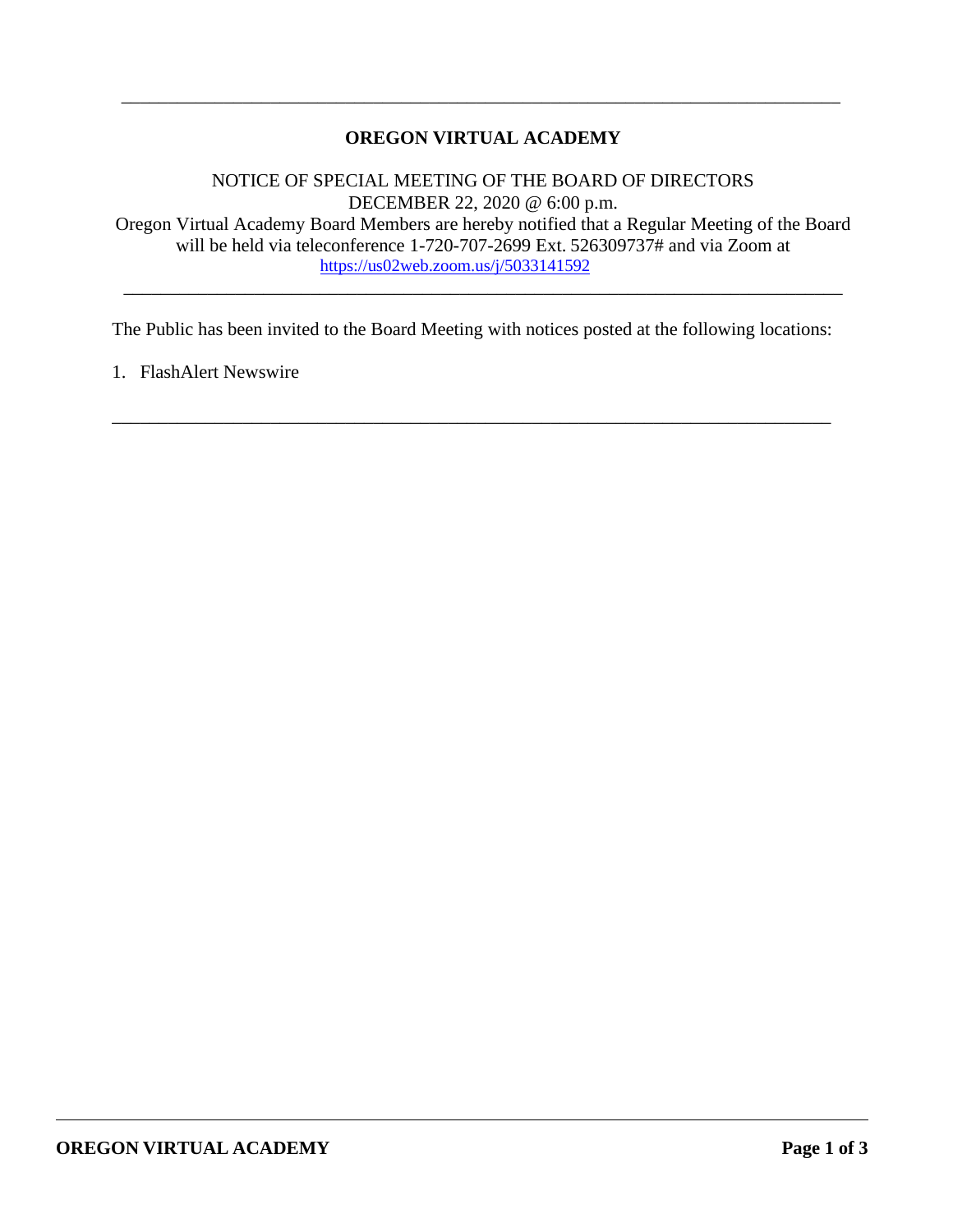# **AGENDA SPECIAL MEETING AGENDA**

# **BOARD OF DIRECTORS OREGON VIRTUAL ACADEMY**

**Tuesday, December 22nd, 2020 6:00 p.m.** <https://us02web.zoom.us/j/5033141592>

# **INSTRUCTIONS FOR PRESENTATIONS TO THE BOARD BY PARENTS AND CITIZENS**

The Oregon Virtual Academy welcomes your participation at the School's Board meetings. The purpose of a public meeting of the Board of Directors is to conduct the affairs of the School in public. We are pleased that you are in attendance and hope that you will visit these meetings often. Your participation assures us of continuing community interest in our School. To assist you in the ease of speaking/participating in our meetings, the following guidelines are provided.

- 1. Agendas are available to all audience members at the door to the meeting or by requesting the agenda from School Officials (541-751-8060).
- 2. The "Public Comment" portion is set aside for members of the audience to raise issues that are not specifically on the agenda. These presentations are limited to three (3) minutes and total time allotted to non-agenda items will not exceed fifteen (15) minutes. The Board may give direction to staff to respond to your concern or you may be offered the option of returning with a citizen-requested item.
- 3. When addressing the Board, speakers are requested to stand, to state their name and address, and to adhere to the time limits set forth.
- 4. Citizens may request that a topic related to school business be placed on a future agenda by submitting a written request at least seventy-two (72) hours in advance of any regular meeting. Once such an item is properly placed on the agenda, the Board can respond, interact, and act upon the item.